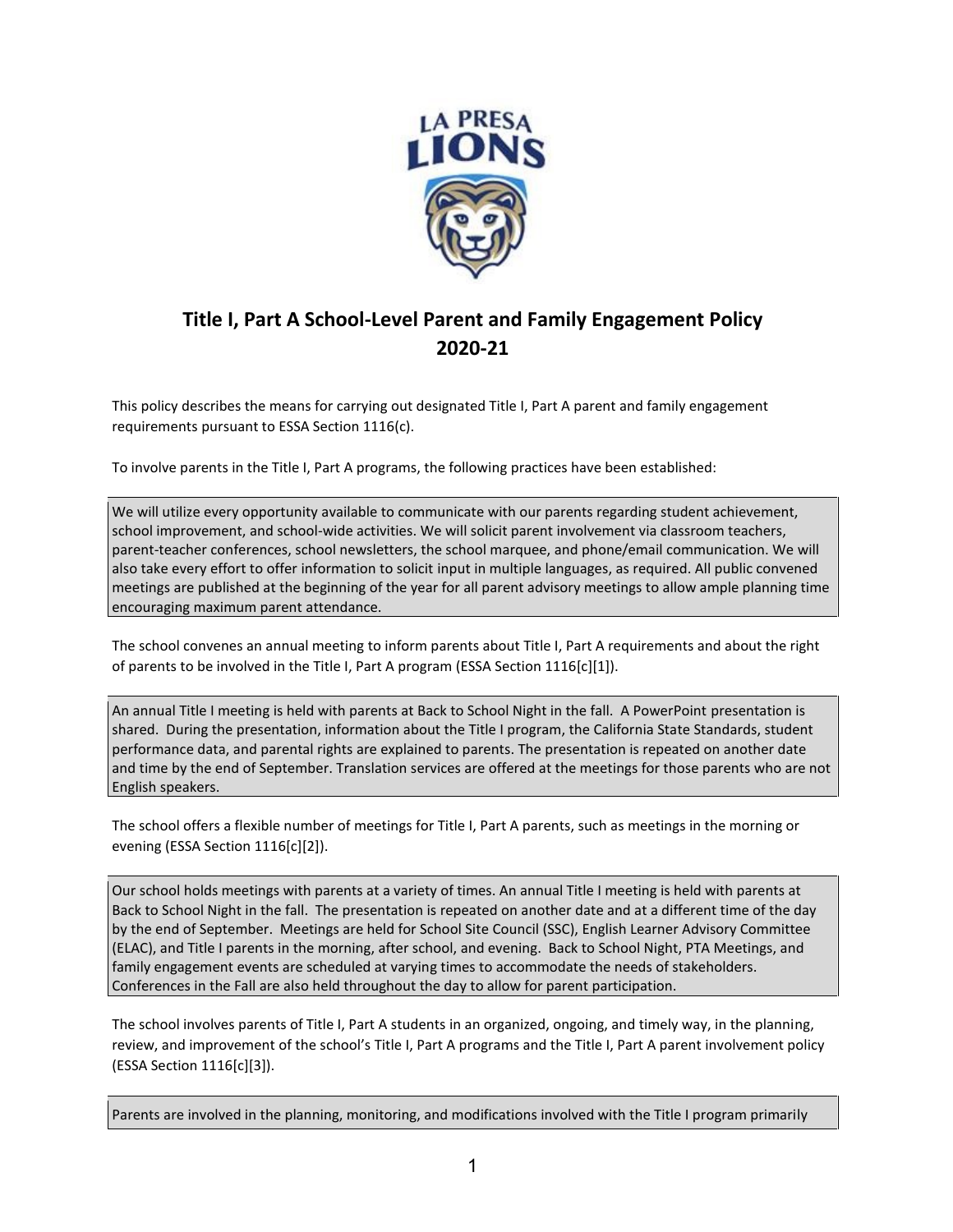through the participation in planning all reforms of the school. Elected representatives from parent and community stakeholders work with the SSC to analyze data, monitor progress, and when necessary, make modifications to the instructional program, both through the School Plan for Student Achievement (SPSA) and the Parent Engagement Policy. The policy will be reviewed and updated annually during a SSC meeting in the spring.

The school provides parents of Title I, Part A students with timely information about Title I, Part A programs (ESSA Section 1116[c)(4][A]).

Parents receive information about Title I programs annually during Back to School Night. Timely information about Title I, Part A programs is done through weekly and/or monthly communication from teachers, support staff, and administration. Timely communication about the programs is also done through updates via telephone and email, at SSC meetings, ELAC meetings, Title I parent meetings, and Open House. Information is posted on the school website, in the main office, and sent through the U.S. Mail, when necessary.

The school provides parents of Title I, Part A students with an explanation of the curriculum used at the school, the assessments used to measure student progress, and the proficiency levels students are expected to meet (ESSA Section 1116[c][4][B]).

Parents are provided an explanation of the programs in place at our school during the annual Title I meeting, Back to School Night, family engagement events, SSC meetings, and ELAC meetings. Teachers also share their curriculum overview, assessment, and grading (as appropriate) in their start of the year communications and/or course syllabus and during fall conferences where parents speak with teachers one-on-one about their child's academic achievement.

If requested by parents of Title I, Part A students, the school provides opportunities for regular meetings that allow the parents to participate in decisions relating to the education of their children (ESSA Section 1116[c][4][C]).

Parents experience an open door policy at our school. Parents and families are always welcome to set up a meeting with site administration or staff. Our school holds parent-teacher conferences in the fall. We also conduct meetings throughout the year for individual students or students in special programs (i.e.: IEPs, 504s, SSTs) Parents may always submit comments in writing regarding the SPSA and may attend regular SSC meetings and ELAC meetings.

This School-Level Parent and Family Engagement Policy has been developed jointly with, updated periodically, and agreed on with parents of children participating in Title I, Part A programs, as evidenced by:

Evidence of annual joint development/revision of the School-Level Parent and Family Engagement Policy can be found on the agenda and minutes of a SSC meeting held in the spring. The plan is updated periodically to meet the changing needs of parents and the school.

This policy was adopted by the La Presa Elementary School on 4/29/2020 and will be in effect for the period of the 2020-21 school year.

The school will distribute the policy to all parents of students participating in the Title I, Part A program on, or before: September 30, 2020.

**Type signature here.**